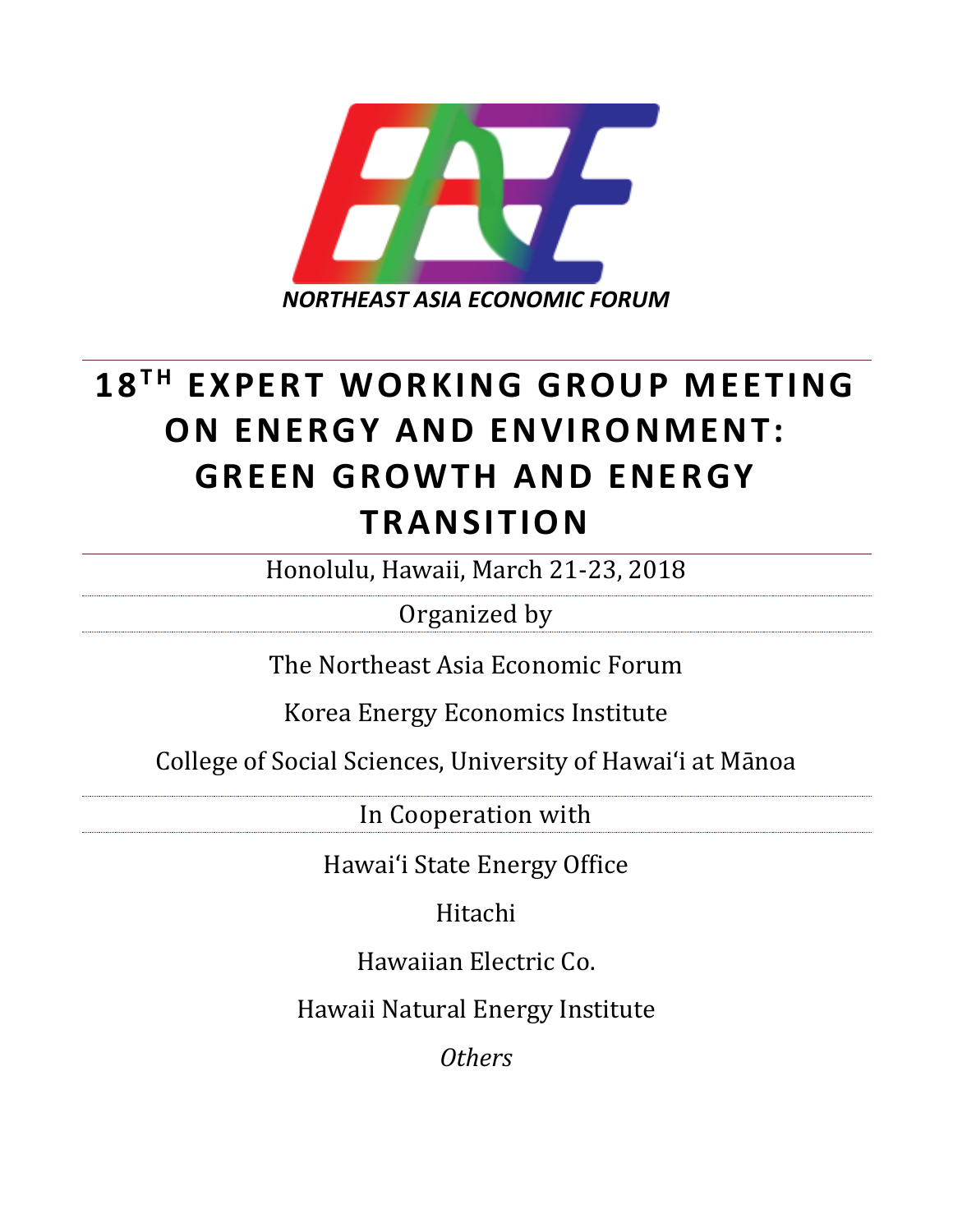## *The New Otani Kaimana Beach Hotel*

*(Sans Souci Banquet Room) 2863 Kalakaua Avenue Honolulu, HI 96815 Tel: (808)923-1555 Fax: (808)922-9404*

*DAY 1, MARCH 21, WEDNESDAY*

## 17:45–20:30 **WELCOMING DINNER**

Maple Garden Restaurant Tel: (808)941-6641

# Introduction: **Lee-Jay Cho**, Chairman, NEAEF  **Denise Konan**, Dean, CSS, UHM

Welcoming Remarks: **George Ariyoshi**, Former Governor of Hawai'i and Honorary Chairman, Northeast Asia Economic Forum

#### *DAY 2, MARCH 22, THURSDAY*

8:00–8:30 REGISTRATION/COFFEE AND TEA

## **8:30–8:50 INTRODUCTORY REMARKS Lee-Jay Cho**, Chairman, Northeast Asia Economic Forum (NEAEF) **Young-Seok Moon**, Vice President, Korea Energy Economics Institute (KEEI)

- **8:50-11:45 SESSION 1: GREEN GROWTH AND ENERGY TRANSITION – EAST ASIA AND NORTH AMERICA (OR US) PERSPECTIVES** Moderated by **Denise Konan**, Dean, College of Social Sciences, University of Hawai'I; and, **Hong Jae Hyong**, Former Deputy Prime Minister, Economic Planning Board (EPB), Korea
- 8:50–9:15 **Zhang Jianping**, Senior Economist and Director, Department of International Regional Cooperation, Institute for International Economic Research, National Development and Reform Commission
- 9:15-9:40 **Yoo Haksik**, Associate Research Fellow, Korea Energy Economics Institute (KEEI)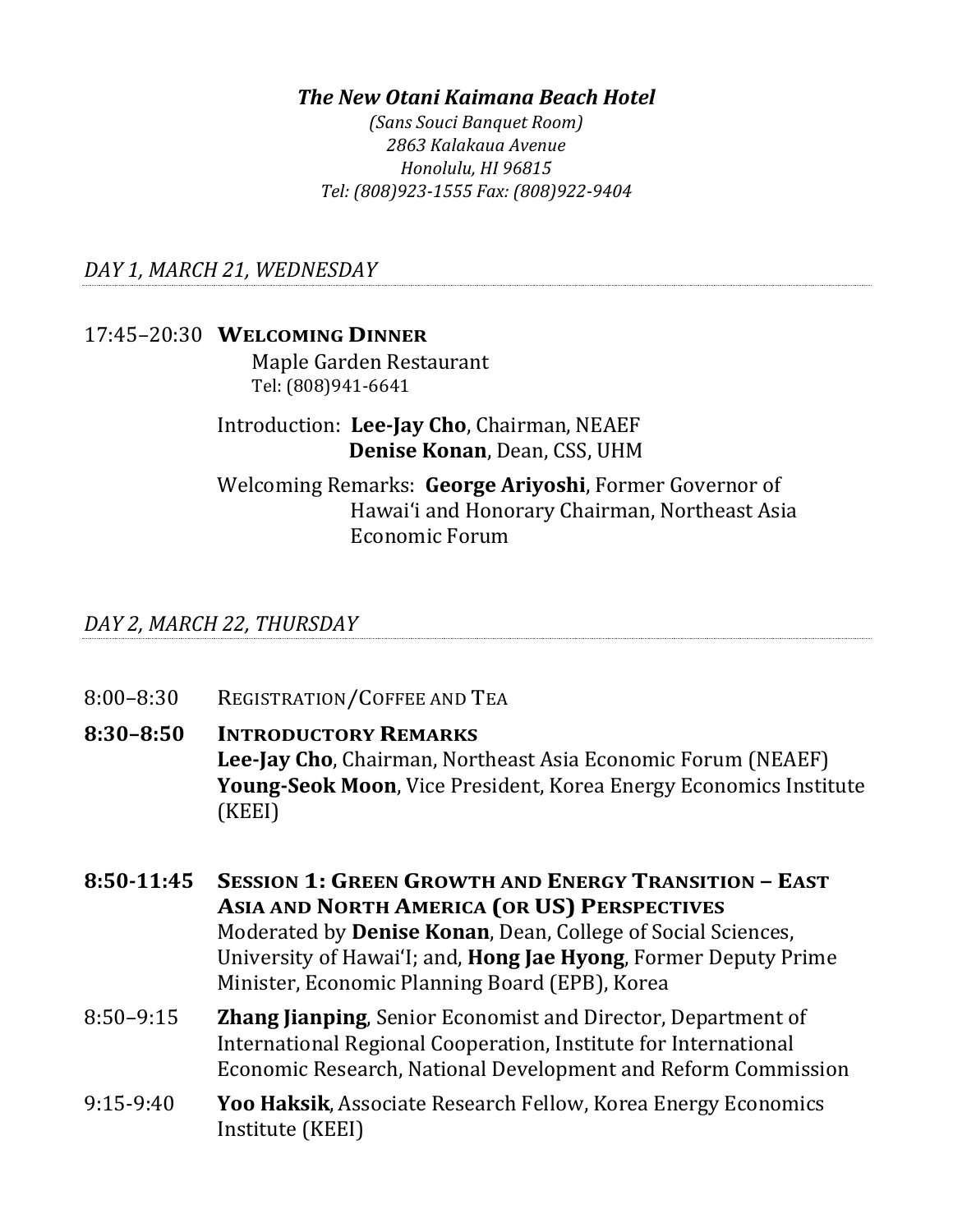- 9:40-10:05 **Uchida Mitsuho**, Former Director, Central Research Institute of Electric Power Industry
- 10:05-10:25 COFFEE/TEA BREAK
- 10:25-10:55 **Stephen Cowper**, Former Governor Alaska and **Mead Treadwell**, Former Lieutenant Governor of Alaska
- 11:25-11:55 **Discussants:**

**Pak Yongduk,** Senior Research Fellow and Managing Director of International Energy Cooperation Group, Korea Energy Economics Institute (KEEI)

**Liu Ming**, Associate Professor, Nankai University, China

## **11:55-1:15 BENTO LUNCH**

- **13:15-13:35 SPECIALLY ARRANGED CONTINUATION OF SESSION 1**
- 13:15-13:35 **Tanabe Yasuo**, Executive Vice President, Government and External Relations, Hitachi, Japan; Former Director-General, Ministry of Foreign Affairs

#### **13:35-14:55 SESSION 2:US AND OTHER INSTITUTIONAL PERSPECTIVES**

Moderated by **John Waihe'e**, Former Governor of Hawai'i

- 13:35-14:05 **John Cole,** Hawai'i Natural Energy Institute and former PUC Commissioner
- 14:05-14:25 **Brian Kealoha**, Executive Director, Hawaii Energy
- 14:25-14:45 **Discussant:**

**Kenji Sumida**, Former President, East West Center and Secretary General, North America Committee, NEAEF

14:45-15:00 COFFEE/TEA BREAK

#### **15:00-16:30 SESSION 3:US AND OTHER INSTITUTIONAL PERSPECTIVES**

Moderated by **Mead Treadwell**, Former Lieutenant Governor of Alaska

15:10-16:10 **Greg Barbour,** NELHA Executive Director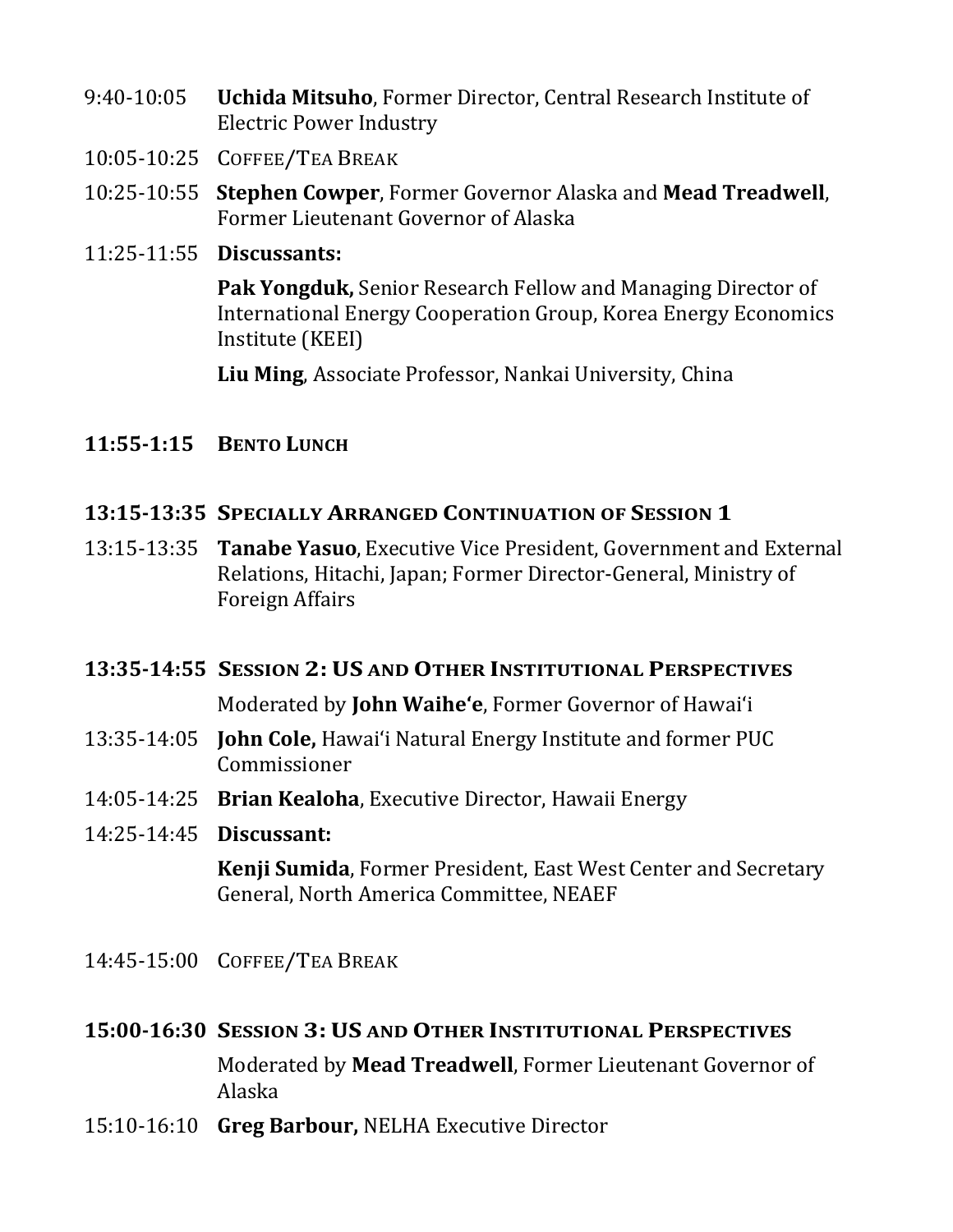**Terry Surles**, Former Interim Energy Administrator, Hawai'i State Energy Office

#### 16:10-16:30 **Discussant:**

**Makena Coffman**, Associate Prof. of Urban and Regional Planning, University of Hawai'i at Manoa

# *DAY 3, MARCH 23, FRIDAY*

| $9:00-11:00$            | <b>SESSION 4: DISCUSSION ON UNIQUE HAWAII ISSUES</b>                                                               |
|-------------------------|--------------------------------------------------------------------------------------------------------------------|
|                         | Moderated by Terry Surles, Senior Advisor, California Institute for<br><b>Energy and Environment</b>               |
| $9:00-9:25$             | <b>Caroline Ishida, General Counsel, Hawaii Public Utility Commission</b>                                          |
| $9:25-9:50$             | <b>Rodney Chong, Manager, Grid Modernization, Hawaii Electric</b><br>Company                                       |
| $9:50-10:15$            | <b>Carilyn Shon, Administrator, Hawai'i State Energy Office</b>                                                    |
| 10:15-10:35 Discussant: |                                                                                                                    |
|                         | <b>Nori Tarui, Associate Professor of Economics, College of Social</b><br>Sciences, University of Hawai'i at Manoa |
|                         | <b>Jennifer Potter, Assistant Specialist, Hawaii Natural Energy Institute</b>                                      |
|                         | 10:35-11:00 COFFEE/TEA BREAK                                                                                       |

#### **11:00-11:30 DISCUSSION FROM MORNING SESSION AND PREVIOUS DAY**

Moderated by **Steve Cowper**, Former Governor Alaska and **Tanabe Yasuo**, Executive Vice President, Government and External Relations, Hitachi, Japan

#### **11:30-12:00 POLICY RECOMMENDATIONS AND CONCLUSION**

Moderated by **Lee-Jay Cho**

# **Lunch (on your own)**